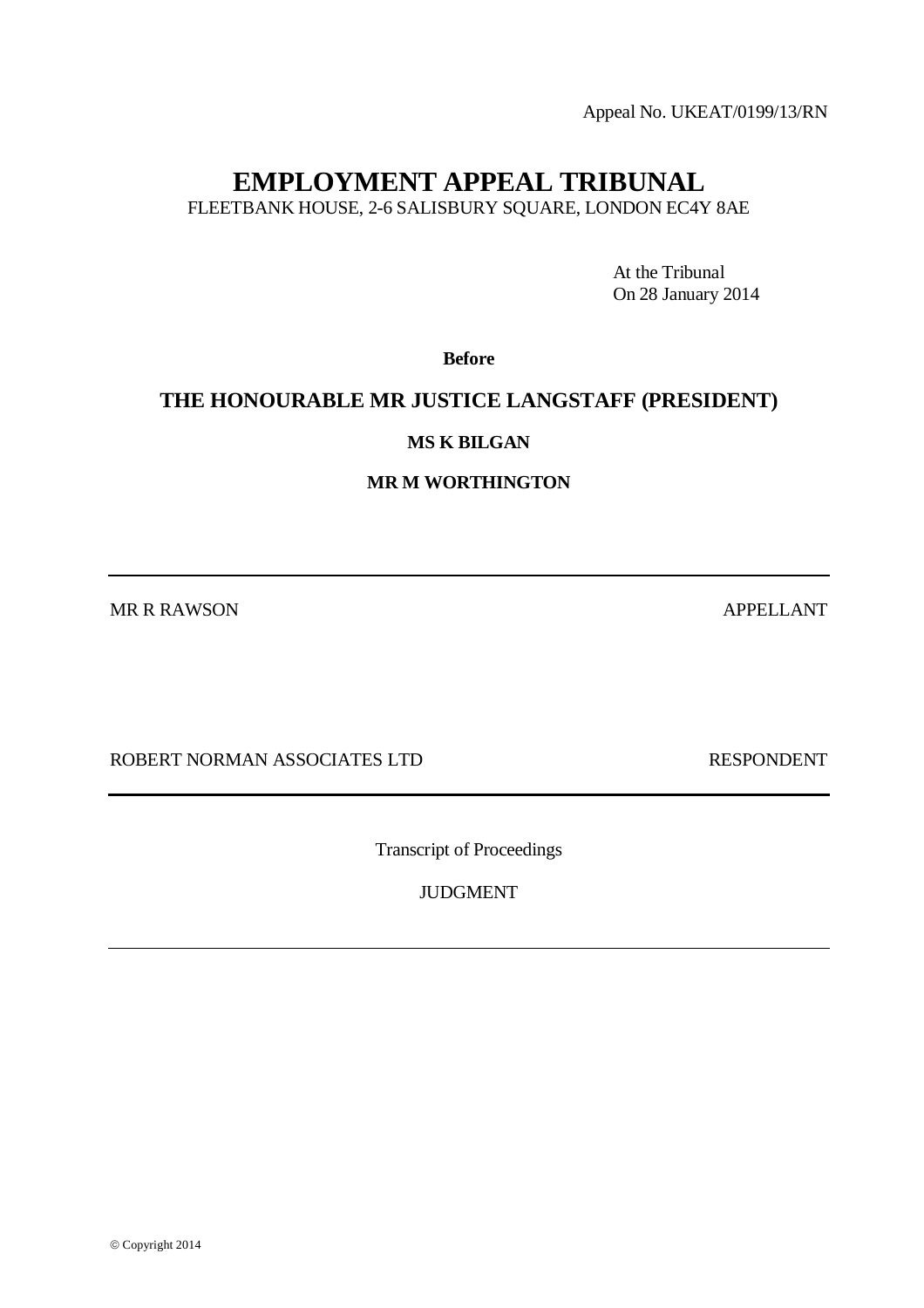# **APPEARANCES**

For the Appellant MR JAMES CHEGWIDDEN (of Counsel) Bar Pro Bono Unit

For the Respondent No appearance or representation by or on behalf of the Respondent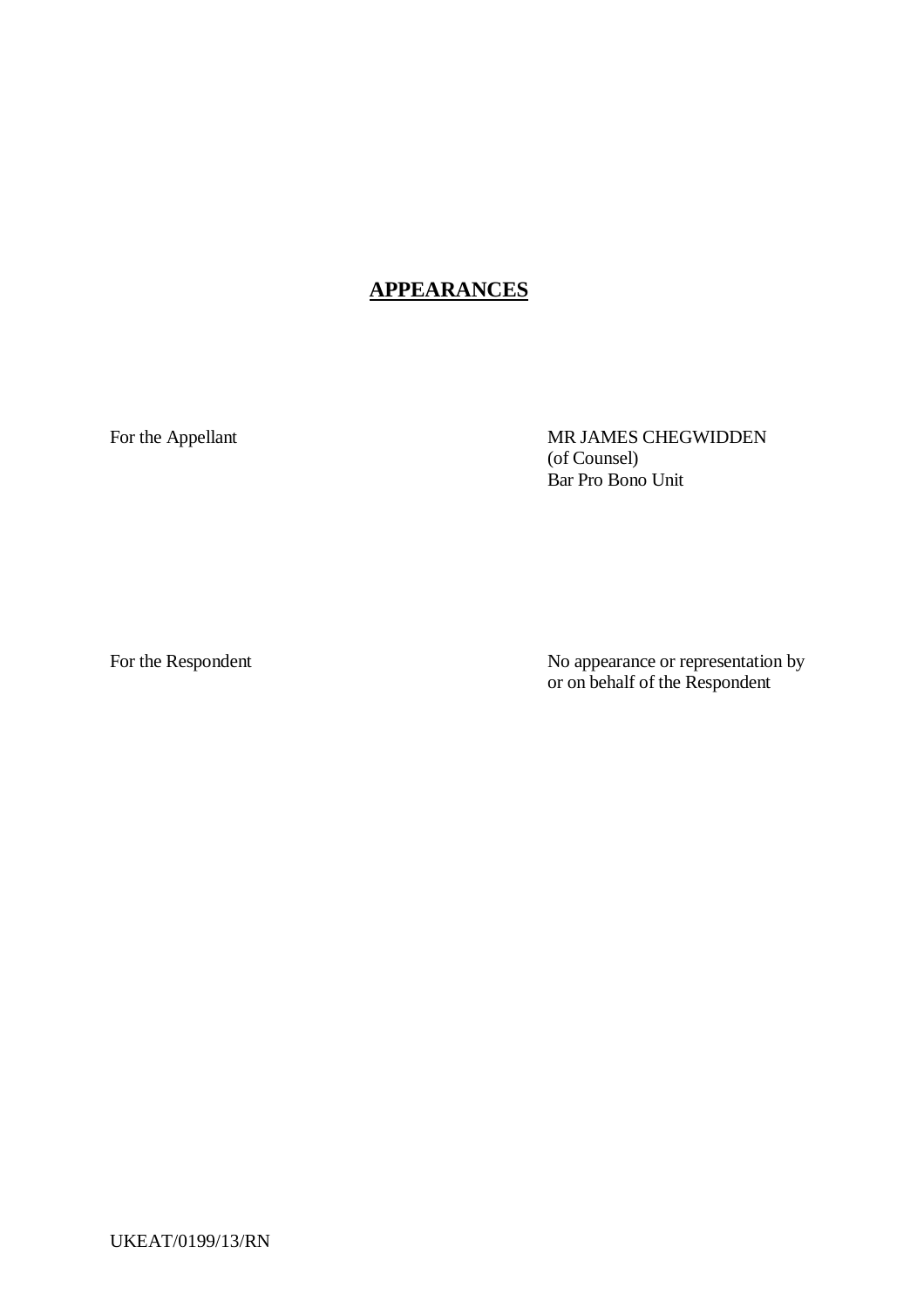# **SUMMARY**

# **CONTRACT OF EMPLOYMENT – Damages for breach of contract UNFAIR DISMISSAL**

There were two issues before the Employment Tribunal: whether the Claimant had been unfairly dismissed, and whether he had broken his contract with the Respondent so that the Respondent could succeed on a contractual claim for its loss. He was genuinely thought by the Respondent, on reasonable grounds, to have diverted the Respondent's property and labour when that was used to build a porch for another employee without the Respondent's knowledge and permission, and, having chosen not to participate in a disciplinary hearing, was held dismissed by a fair process after reasonable investigation. The Employment Tribunal then concluded, (without acknowledging that a different test applied, i.e that it had itself to decide if the Claimant had actually done what was alleged, rather than merely asked what the Respondent had reasonably thought he had) that the Claimant had broken his contract. The wrong test was in fact applied; there was insufficient evidence of breach and the appeal against the contractual decision was allowed.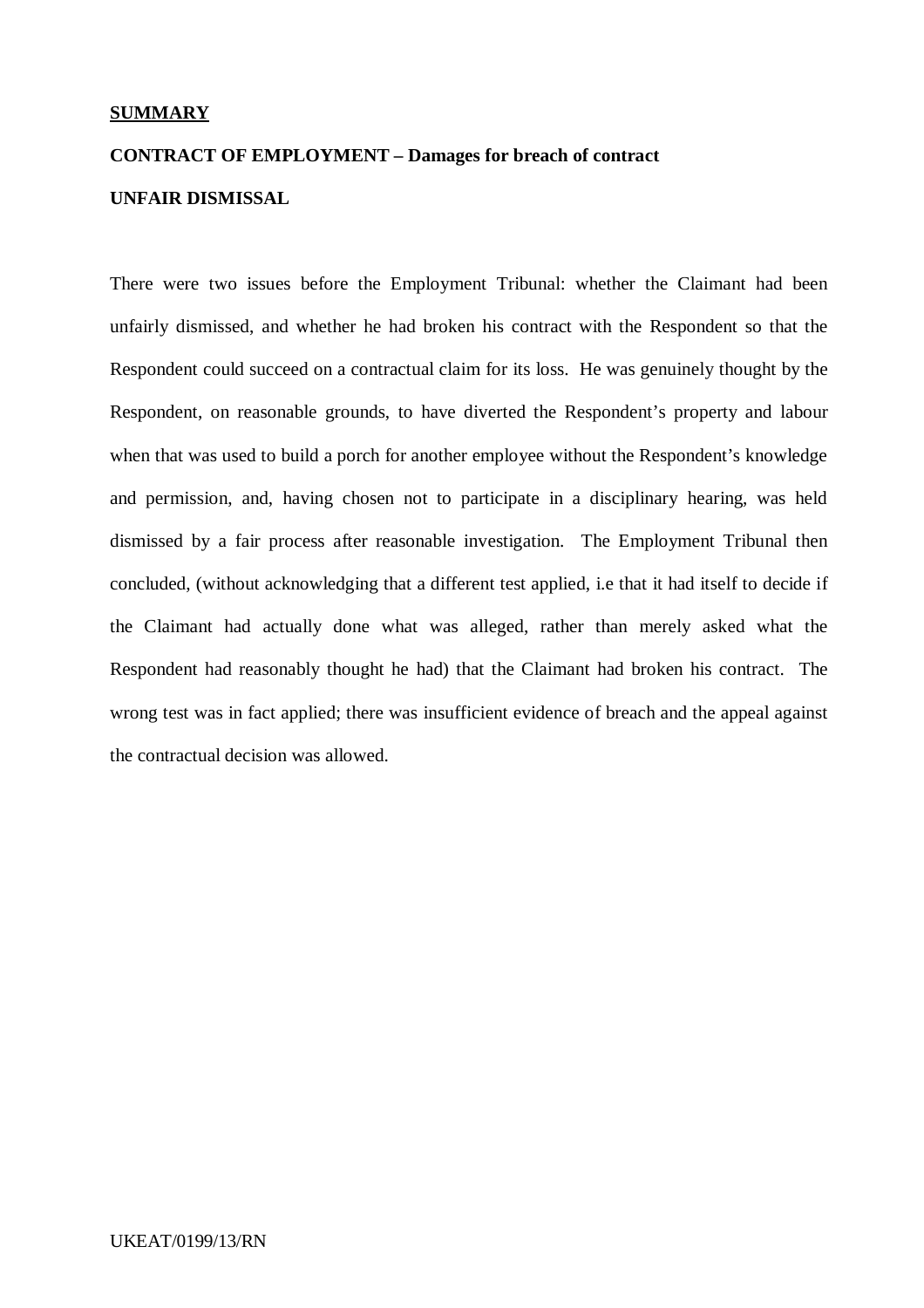### **THE HONOURABLE MR JUSTICE LANGSTAFF (PRESIDENT)**

#### **Introduction**

1. There is a vital distinction between the facts which underlie a claim for unfair dismissal, in particular where that dismissal is for conduct reasons, where the dismissal itself is admitted, and the Tribunal's approach where it is considering questions of contributory conduct or whether the employee is himself in breach of his contract. Unfair dismissal requires an Employment Tribunal to evaluate the employer's conduct. In a conduct dismissal it examines the employer's view of the employee's behaviour. It is not concerned with whether that behaviour actually occurred, only whether, on the facts, the employer reasonably might conclude after a reasonable investigation that it did. When it comes to look at questions of whether the Claimant has been guilty of contributory conduct, in a claim in which the Claimant succeeds, it is not concerned any more with what the employer thinks the employee did. It is concerned with what he actually did. The same is true if there is any question of wrongful dismissal which involves looking at whether the employee himself was in breach of contract. Many claims for wrongful dismissal or constructive dismissal involve an assertion that it was the employee and not the employer who, in the circumstances, was in breach of contract. In such a case, what is relevant is not what the employer thought happened, however reasonable that might be. It is what actually happened. A Tribunal needs to know, and say why it takes the view that it does, that the conduct happened as alleged or did not.

2. The possibility of an employer bringing a counterclaim against an employee for the employee's breach of contract of employment raises exactly the same approach. The question is not whether the employer thought that there was a breach. It is whether there actually was a breach. That, of course, has to be judged on a balance of probabilities. It requires evidence sufficient to satisfy that balance.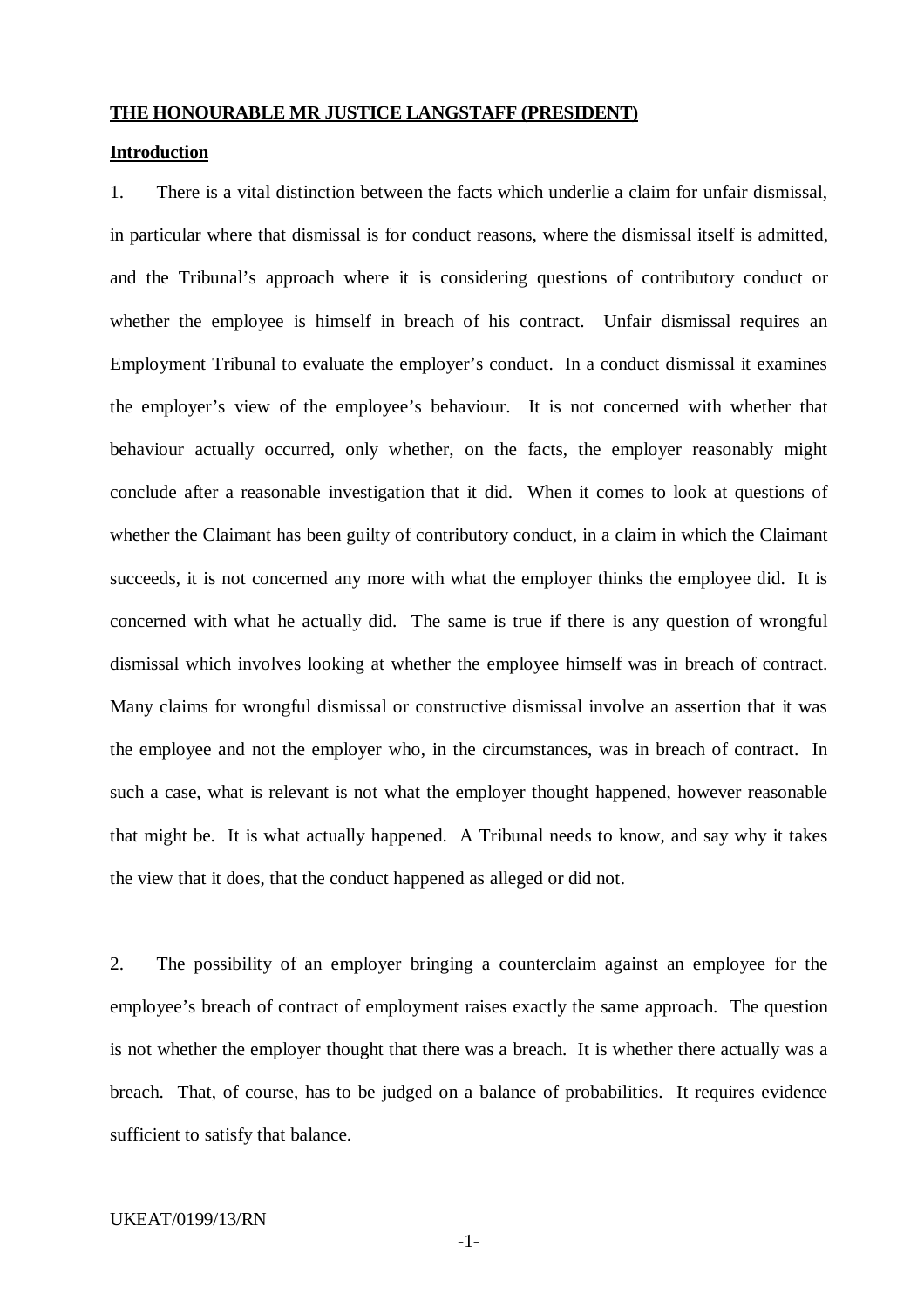3. The present appeal illustrates the importance of bearing these distinctions carefully in mind. It is all too easy to lose focus upon what actually happened where a claim is centrally about whether a dismissal was or was not fair within section 98 of the **Employment Rights Act 1996**. It is said, on this appeal, that the Tribunal at Bury St Edmunds, presided over by Employment Judge Laidler with Mr Bowerman and Mr Coles as members, did so, in its Reasons of 25 June 2012 for holding not only that the Claimant's dismissal was not unfair but also that the employer's counterclaim for breach of contract should be upheld and the Claimant ordered to pay the sum of £1,738.54 in consequence. There is no appeal against the finding in respect of unfair dismissal which occupies most of the reasoning set out in its decision. The appeal is solely in respect of the decision on the counterclaim.

# **The background**

4. The Claimant was employed by the Respondent in the construction industry as a site agent from June 2006 until his dismissal in circumstances we shall describe.

5. In 2011 he was managing a site at Peasenhall in Suffolk. The employer had an anonymous letter in February 2011 alleging that another employee, one Cook, had been getting co-employees to work for him at weekends whilst they were purportedly being paid by the employer to work on the Peasenhall site, and it was suggested had had a front porch added to his house constructed from oak, which had been part of the building materials supplied to Peasenhall. That was investigated promptly by a Mr Corbett, who thought there was no evidence that the Claimant was involved. There was an air of suspicion, but no proof, in respect of Cook.

UKEAT/0199/13/RN 6. Shortly after that, a new senior contracts manager was appointed. He thought that the Claimant was managing the site badly and raised capability concerns. The principal in the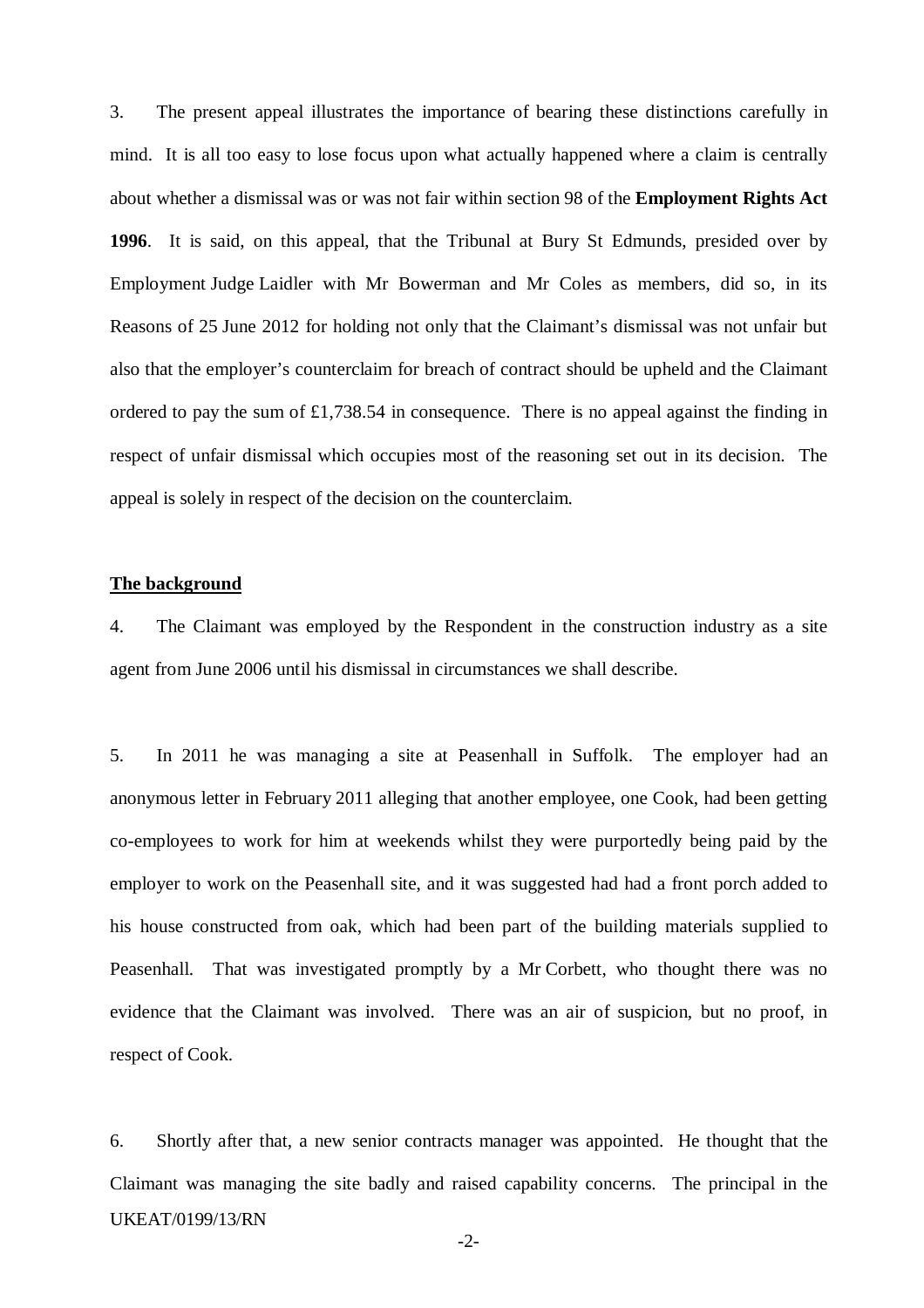employer's business happened to visit Cook's house and took photographs of the porch. It was a far larger and grander construction than he had imagined. Just a few days after that, he obtained a letter which was written by the same person who had written anonymously earlier. This letter identified the Claimant as having personally delivered the oak porch to Cook's house and said that the porch had been constructed at Peasenhall during company time with his full knowledge. These events led, within a few days, to an invitation to attend a disciplinary hearing. It was alleged in respect of the Claimant that he had delivered the porch, that he had allowed subordinates to carry out private work during company time to build it, involving an associated breach of trust and falsification of company paperwork, that he had removed materials from Peasenhall, and that aspects of his general performance were unsatisfactory.

7. The Claimant did not attend that disciplinary hearing. He said that he was medically unfit to attend. He agreed that the employer might obtain evidence of that, but then retracted his permission. Though told that the hearing would go ahead, he took no part in it. The inevitable, perhaps, happened in that the employer concluded that he was responsible. An appeal was intimated but the Claimant did nothing to progress it. His dismissal, therefore, was for conduct.

8. The employer raised a counterclaim. Ever since the **Employment Tribunals Extension of Jurisdiction (England and Wales) Order 1994**, it has been accepted that an employer may bring proceedings before an Employment Tribunal in respect of certain claims for breach of contract. Those claims are identified by reference to the now repealed section 131(2) of the 1978 Act, but it was common ground below that there was jurisdiction in the Tribunal to determine the employer's claim for the cost of the oak timber used to fabricate the porch and the value of the labour which would probably have been used to construct it. That came in total to the sum which the Tribunal duly awarded.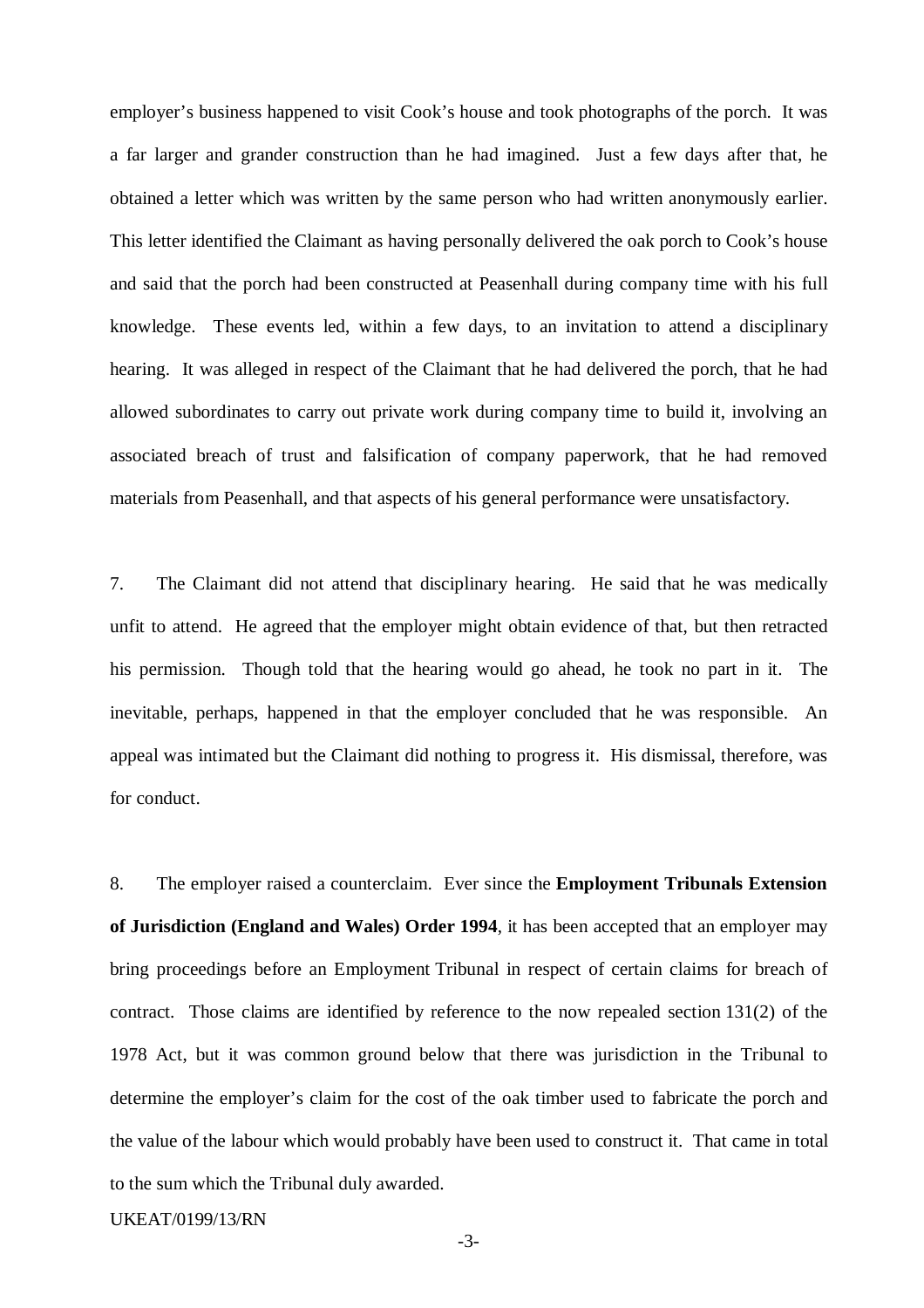#### **The Employment Tribunal's decision**

9. The Tribunal recognised, at the outset, that there were separate issues. At paragraph 5 it listed them under three separate headings: unfair dismissal, breach of contract (that was in respect of the allegation made by the Claimant that the employer had broken its contract by wrongfully dismissing him without notice), and the counterclaim. Under the counterclaim it posed as an issue:

> **"5.7 Did the Claimant breach his contract of employment causing loss to the Respondent? 5.8. If so is the Respondent entitled to recover that loss from the Claimant?"**

The Tribunal spent most of its Judgment dealing with the issues which related to unfair dismissal. In its conclusions, beginning at paragraph 103, it accepted that the reason for dismissal was conduct and it went on in paragraph 104 to apply the principles first recognised in **Burchell v BHS** [1978] IRLR 379.

10. It dealt at some length with the reasonableness of the procedure adopted and concluded that the dismissal within the range of reasonable responses. As to that it said:

> **"As this involved fraudulent conduct, dismissal was clearly within the band of reasonable responses."**

It then dealt, in two short paragraphs, with the counterclaim. It said this:

**"111 The Tribunal accepts the submissions made on behalf of the Respondent that it is an implied term of the contract of employment that neither an employee nor the employer will act in breach of the implied term of mutual trust and confidence. Further, it is an implied term in any contract that the employee owes his employer a duty of faith and fidelity. As a result of the Claimant's breach of contract and being knowingly involved in or aware of the dishonest preparation, creation and removal from site of the structure that became Mr Cook's porch, he breached his contract in relation to the duty of good faith and trust and confidence. The Respondent has satisfied the Tribunal that there was a causal link to the loss sustained by them in relation to the cost of the oak and labour. The value of the loss was not challenged, and Mr Norman, the Tribunal accepts, is an expert in costing in these areas.**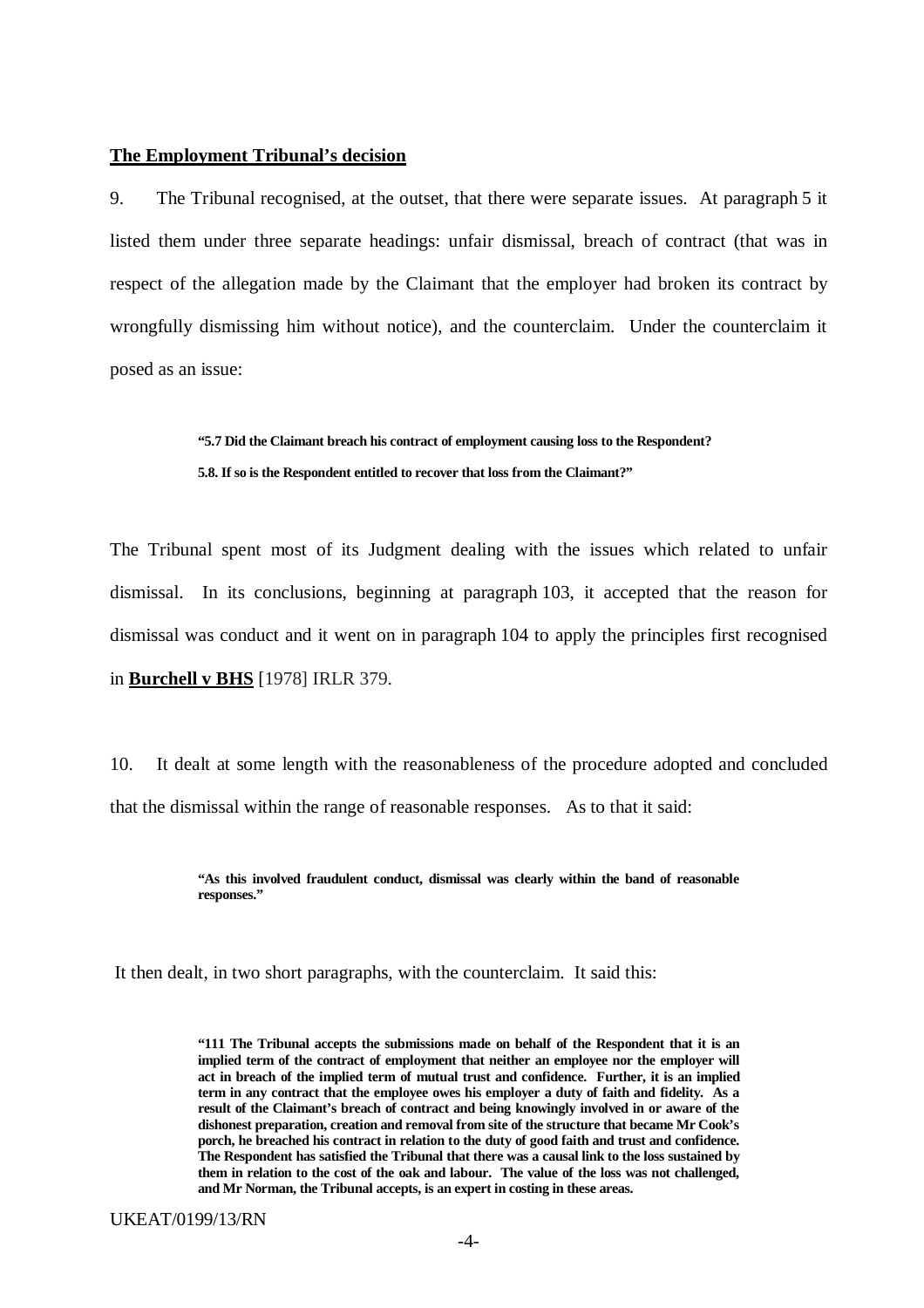#### **112. The Respondent's counterclaim is therefore made out..."**

11. In reaching that conclusion, the Tribunal had moved seamlessly from addressing the employer's reactions to the information which the employer had to a conclusion that the Claimant had broken his contract. There was no clear reasoning as to what the breach was. The third sentence of paragraph 111 simply begins with the words, "As a result of the Claimant's breach of contract...".

12. The pattern of the Judgment is such that it appears that the Tribunal had thought that the breach of contract was, in effect, determined by the employer's view that there had been such a breach of contract. As we have said, the question of breach is not to be determined by whether a party thinks that there has been a breach but whether, objectively viewed, that is actually the case.

13. The fact that the Tribunal was taking this approach is demonstrated to us by paragraph 4 at the start of the Judgment, reviewing the witness evidence the Tribunal had received. It said:

> **"A witness statement was also provided by Lee Simkins** [he was the person who had written the original anonymous letter] **but the Tribunal was not able to give weight to this as he was not present to be cross-examined. It was not however seen as particularly relevant as the Tribunal must consider what the Respondents had at the time rather than later."**

That comment is focussed entirely upon looking at what the Respondent had before it at the time it took the decision. That is the correct approach where unfair dismissal is concerned. But the evidence which Simkins could give was plainly relevant to the question whether the breach had actually occurred. As Mr Chegwidden, who appears for the Appellant, submits, there was no other evidence which objectively could establish, to the required degree of probability, that the Claimant had been responsible for the diversion of goods and labour away from his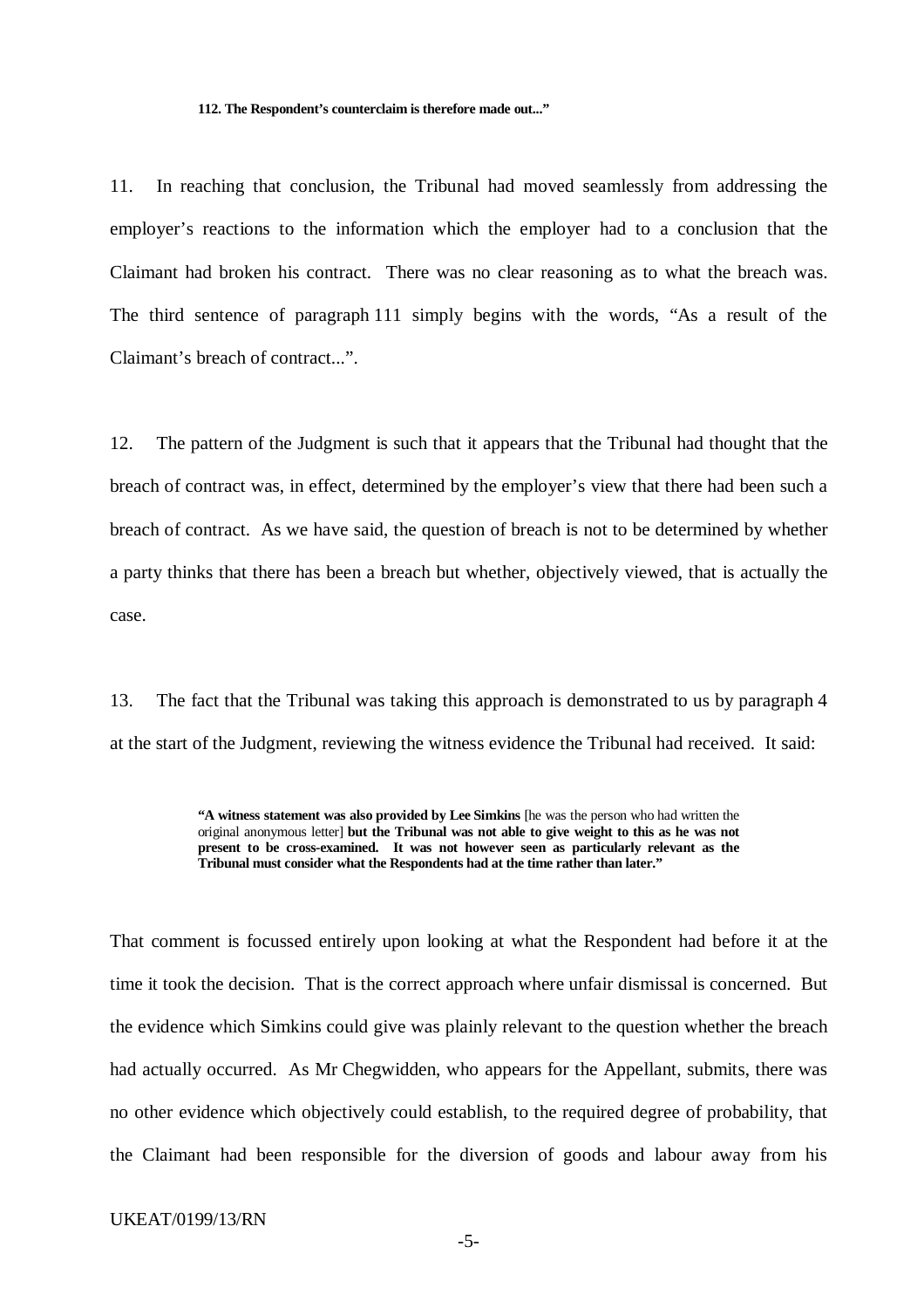employer's project to a fellow employee. None of the other witnesses could say anything from their personal observations about that. The Claimant himself denied that he had been involved in any wrongdoing. He made the point, intended to reflect upon the fact that goods could have been taken from site and workmen could have been absent from site without his knowledge, that on a number of days within the relevant time period he had himself been absent from site. But the Tribunal, in dealing with this, again did not regard it as being of any significant relevance. Plainly it was, if what objectively had to be established was the actual breach.

14. The approach of the Tribunal was identified by Keith J in a note which he wrote for the Employment Judge and parties immediately afterward. He thought that there was force in each of the three grounds of appeal which had been advanced. He noted that the Tribunal had not said in what way the Claimant had broken his contract of employment, that is whether he had sanctioned the construction of the porch using the company's materials and labour or whether he had simply failed to report it. Nor did it give its reasons for that finding, all its previous findings having related to whether the company *had reasonably believed* either that the Claimant had sanctioned the construction of the porch using the company's materials and labour or had failed to report it, not to whether he had in fact done so and, secondly, was said to have excluded evidence which, though not relevant to whether the company had reasonably believed that he had sanctioned it or failed to report it, had been relevant to whether he had actually done it. Nor did it say why it had found a causal link between his breach and the loss.

15. He invited the Tribunal to answer three questions, which he set out. The first was:

**"(a) In what way did Mr Rawson break the implied term of trust and confidence in his contract of employment, what was the evidence which the tribunal took into account in reaching that conclusion, and what were the tribunal's reasons for that conclusion?"**

UKEAT/0199/13/RN 16. The Judge, responding on behalf of the Tribunal as she was invited to do, said: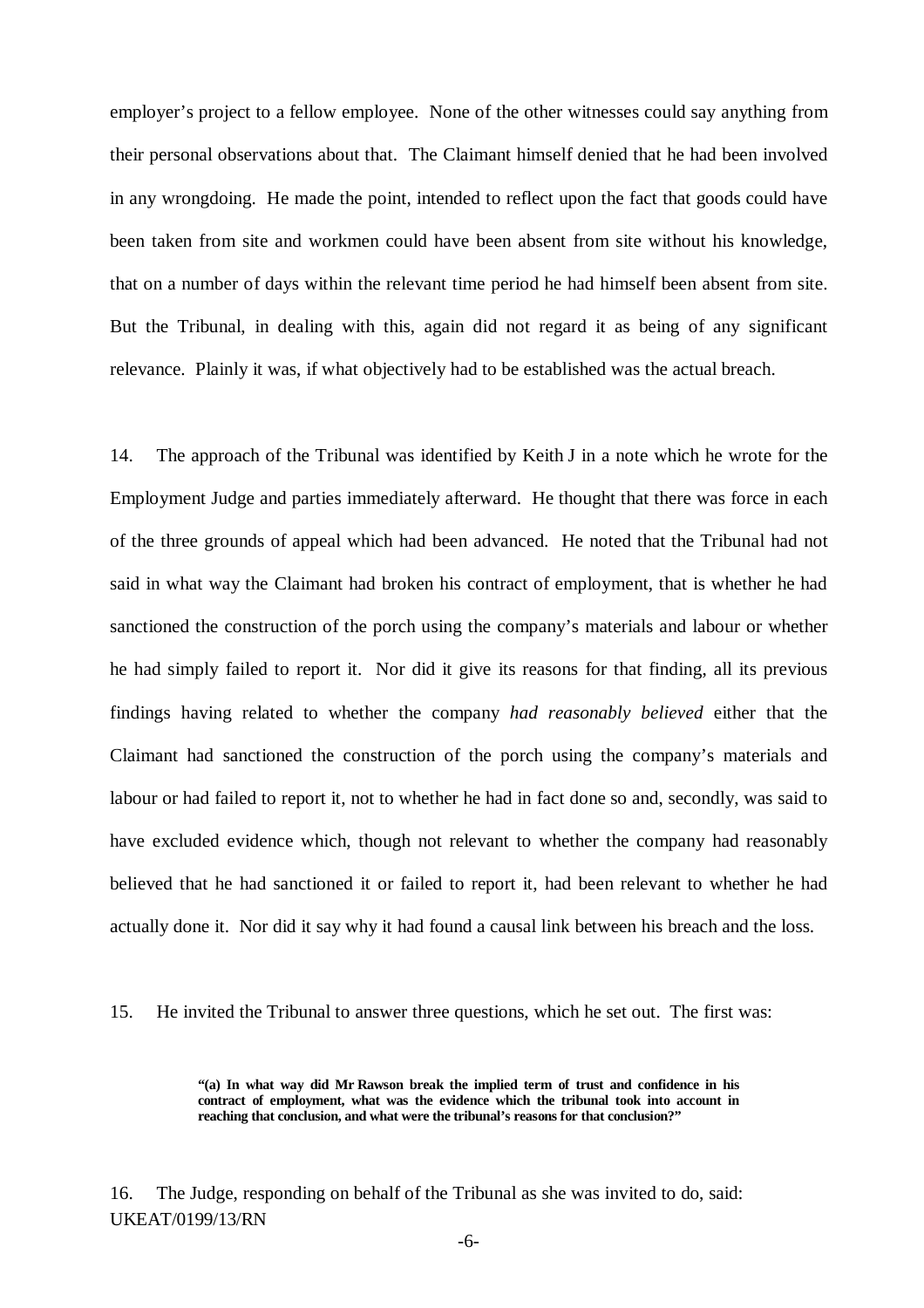**"At paragraph 110 we accepted that the reason for dismissal was fraudulent conduct, which was the totality of the allegations set out in the invite to the disciplinary hearing..."**

17. In relation specifically to the porch, this included:

**"...delivering the oak porch to Phillip Cook's house which was constructed on the Respondent's site, allowing subordinates to carry out private work in company time building the porch and removal of materials from the project namely the oak beams. We accepted that this amounted to a fundamental breach of contract by him."** 

18. Mr Chegwidden comments that this continues to elide two different tests. It appears to assume that once the reason for dismissal, which is in the employer's mind, is established as being there, that that amounts to a breach of contract. If that is what the Judge meant to say, it was an error of law. We think that it probably was what she intended to say, and the error of approach is therefore clearly made out. It should be said that the Tribunal might be to some extent forgiven for taking that approach. This is because counsel for the Respondent himself appears to have invited the Tribunal to elide matters in this impermissible way. In his closing skeleton, he said this:

> **"As a result of the investigation that has been carried out the Respondents have concluded that, on the balance of probability, the Claimant was knowingly involved in or aware of the dishonest preparation, creation and removal from site of the structure that has become known as Mr Cook's porch. To act in this way the Claimant must be said to have breached the terms of his contract relating to faith and fidelity and/or mutual trust and confidence..."**

19. The words "to act in this way" do not actually logically follow. The previous sentence speaks of what the Respondents concluded had happened. The second sentence suggests that that would be sufficient to conclude that there had been a breach of contract when it was not the case. Adopting the Respondent's submissions generally, as the Tribunal did, it may have been misled by that. We would wish to make it very clear that, in a case in which lawyers representing parties are or should be aware that there are both section 98 of the Employment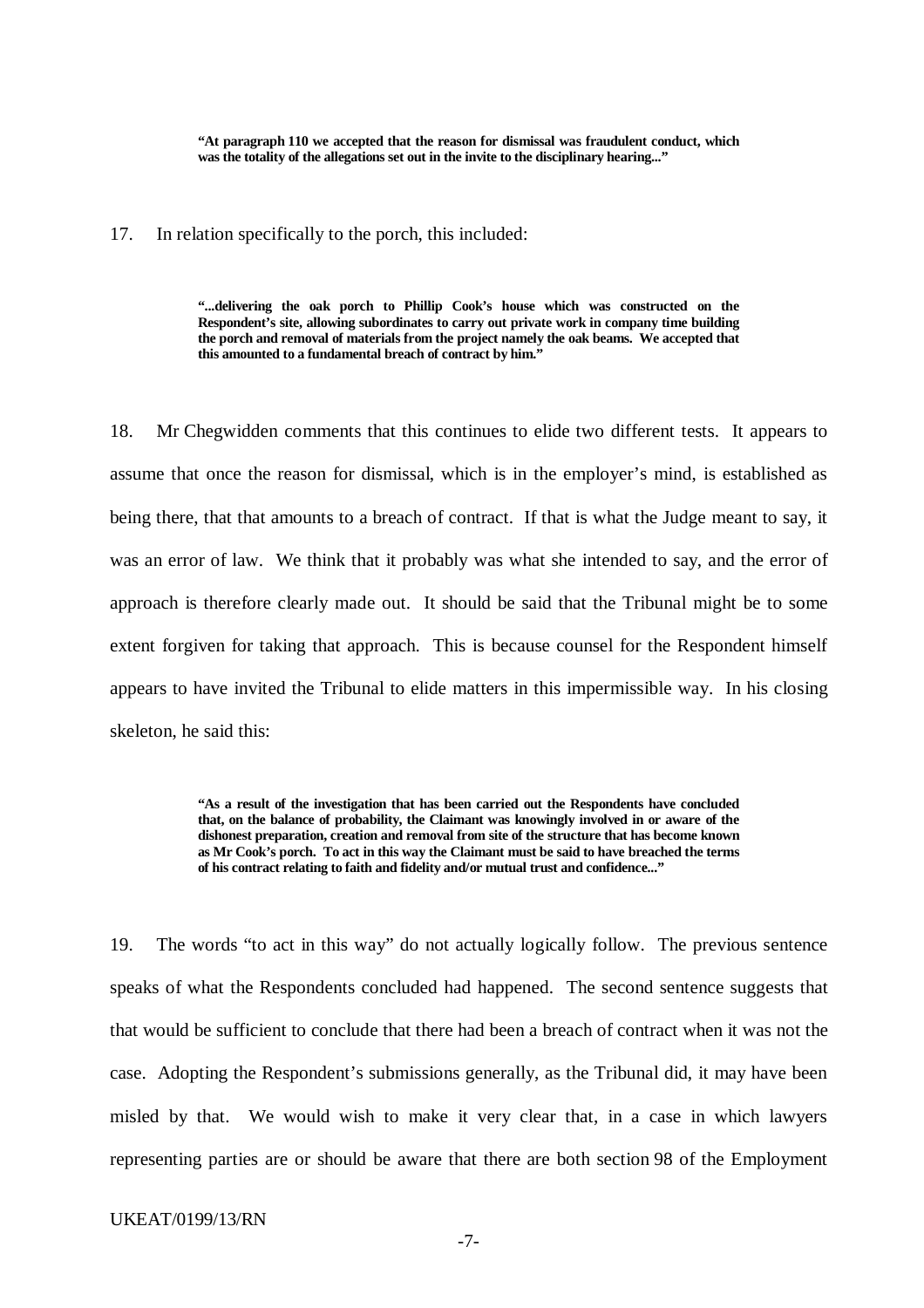Rights Act and, separately, questions relating to contract to be considered, a Tribunal should be reminded of the need to take a different approach in respect of each. That is, as we would see it, part of an advocate's general responsibility.

20. For completeness, the principles which Mr Chegwidden, appearing for the Claimant before the Tribunal addressed, were in our view correct. We now consider his grounds in greater detail.

# **The Claimant's case**

21. The Respondent has not sought to be represented on this appeal and is happy to abide by the result. Accordingly what we have had to consider has been placed before us without contraversion by Mr Chegwidden. He raises three grounds.

22. The first was the error of approach which we have identified. Second, he argues that the Tribunal misapplied fundamental principles which relate to breach of contract. The Tribunal here assumed that the loss which Mr Rawson's evidence established was the responsibility of the Claimant once his breach of contract had been found. This, Mr Chegwidden submits, does not follow. As Keith J observed, his precise role might be of importance. If, on the facts objectively established on the balance of probabilities, the Claimant had jointly with others diverted material and resources to construct Cook's porch, then he would be liable for the employer's losses in respect of that. But if he were responsible for a failure of supervision which permitted others by their dishonesty to do so, and was not a co-conspirator with them, a different result might follow. His precise role and precise breach needed to be established to know whether liability was several or joint and what loss flowed from his breach. It could not simply be assumed that all the loss did so without further explanation. We accept those submissions.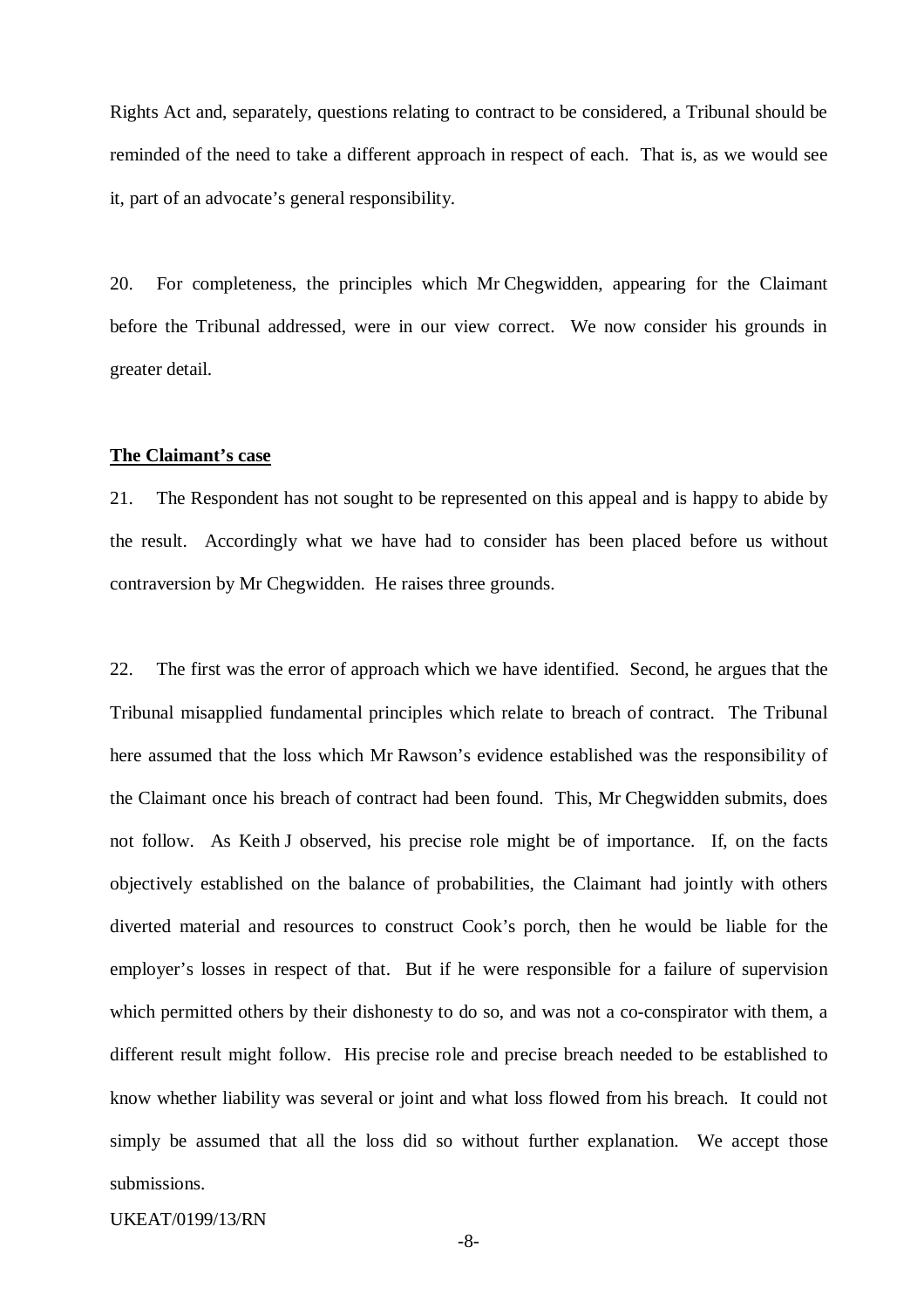23. Thirdly, he submits that there was insufficient evidence to reach any conclusion that the porch had been constructed by reason of the breach of the Claimant's contract. There was no evidence given at the Tribunal from anyone other than Simkins to the effect that the Claimant was directly involved, but Simkins' evidence was expressly regarded as of no weight. Thus there was no evidence that he was directly involved. There was material which suggested that he might have been, but none that could possibly go so far as to satisfy a court on the balance of probabilities, which was the requisite test.

24. We consider that Mr Chegwidden is right on this too. There is nothing in the Tribunal Judge's response which assists. The Judge said, at paragraph 7 of her response, that the evidence consisted of seven points. Of those four (points 1, 2, 3, and 6) derive entirely and solely from the letter written by Lee Simkins, but that was treated as of no weight and so could not have been a reason for finding that there had been a breach. The fourth and the seventh refer to letters setting out allegations. Allegations are not proof. The fifth and final is a note that costings for the construction for the porch were sent to the Claimant. To identify what a loss might be if there had been a breach does not establish that there was one. There was simply, therefore, we accept, no material upon which any Tribunal could properly find that there was a breach of contract by the Claimant.

UKEAT/0199/13/RN 25. The third ground raised the question of apportionment. Here, Mr Chegwidden argued that the facility given by Part 20 of the Civil Procedure Rules to bring contribution proceedings against those who are also responsible for a loss is not available in Employment Tribunals, a matter which makes it important for a Tribunal to consider precisely what is the loss flowing from the particular breach of which the Claimant has, in its view, been convicted. He argues that on this the Tribunal, in the last words we have cited from paragraph 111 and 112, had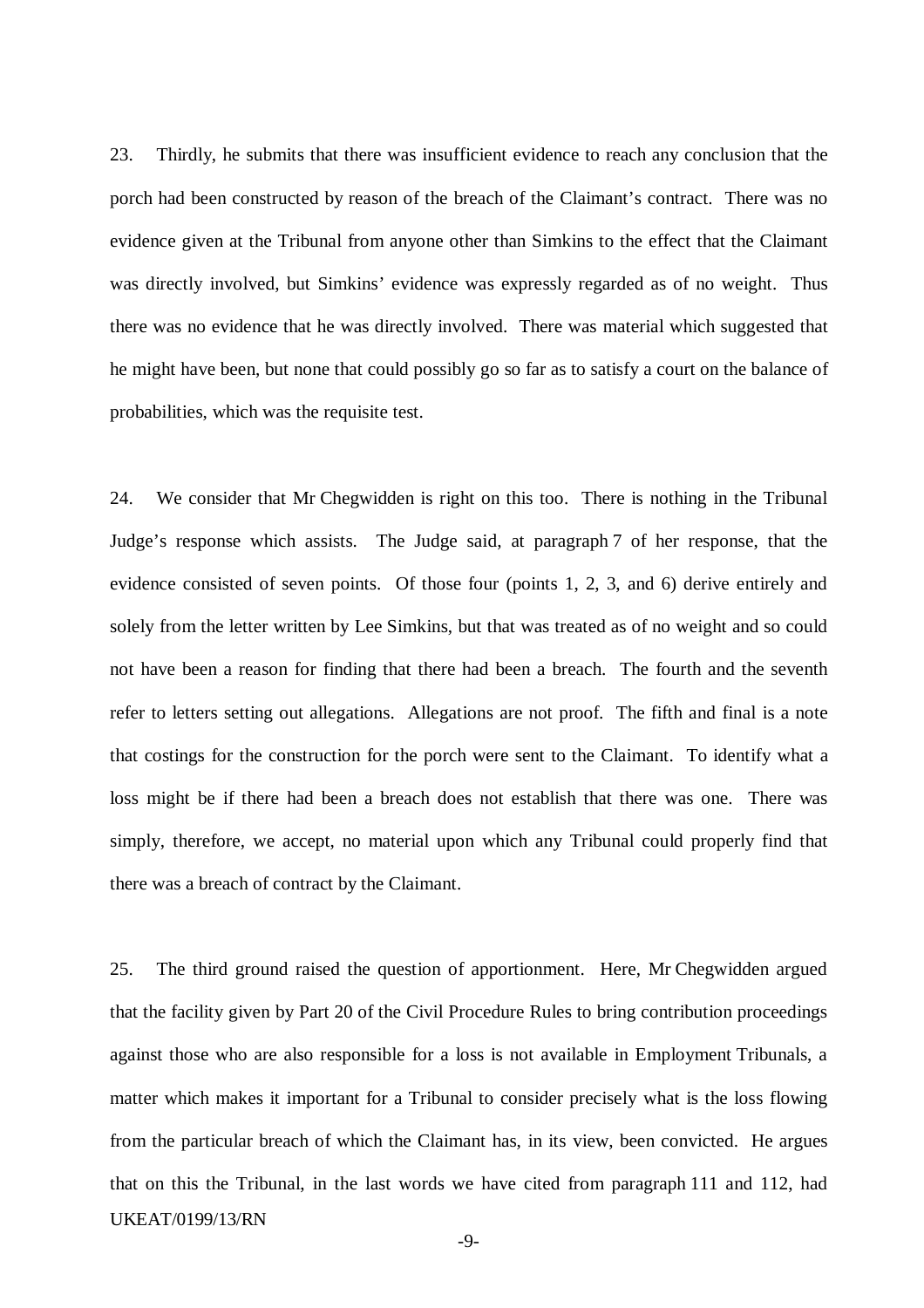confused two matters: first, how much had been lost as a result of the porch being built and a second matter, which was how much of that loss could be imputed to the Claimant as opposed to other employees. This presupposes separate breaches by each, but, without knowing precisely what role the Claimant had, it is impossible for us to tell.

### **Conclusion**

26. Although the Respondent has not appeared before us to defend the decision in this respect, we are satisfied that Mr Chegwidden has faithfully done his duty to alert us to those points which might tell against his argument, and we are satisfied that the points he makes are well-founded. We have no doubt that this appeal should be allowed and it is.

27. It might be thought that we could remit this claim. For a number of reasons we do not do so. First, we would be unhappy to remit a case for a Tribunal to consider if it were then to consider further evidence, when the parties had arrived before it with all the evidence which they intended to present in the first place. Although we have identified an error of approach, it seems clear to us that, if the evidence remained as it was, there was no prospect that any Tribunal could conclude, to the requisite standard, that the Claimant was actually in breach. We emphasise that there is no inconsistency between a finding that an employer has fairly dismissed an employee for misconduct and a finding that the employee was actually not shown to have committed that misconduct on the balance of probabilities. Two different tests apply. We are satisfied here both that the Tribunal was entitled to conclude, as it did, that the employer was entitled to dismiss the Claimant, but there was no sufficient evidence to enable this Tribunal to conclude that the Claimant was in fact guilty of the breaches alleged against him.

UKEAT/0199/13/RN 28. Accordingly this is a case in which we can simply allow the appeal and dismiss the counterclaim. However, had there been sufficient evidence we would not, in this case, have